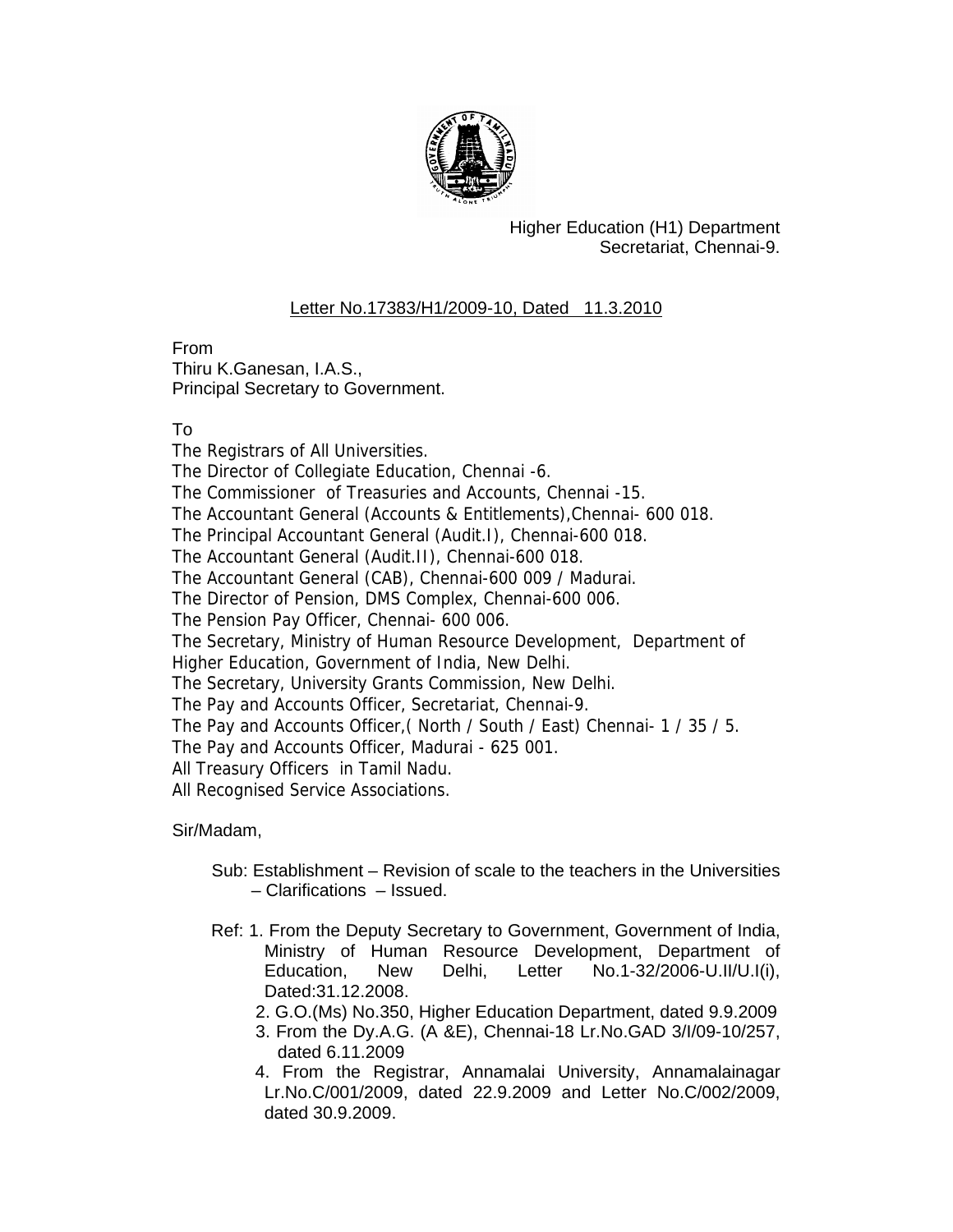- 5. From the General Secretary, Annamalai University Teachers Progressive Association, letter dated 28.9.2009.
- 6. From the Secretary, Bharathidasan University Teachers Association, letter dated 14.10.09.
- 7. From the Convenor, Joint Action Council for College Teachers, letter dated 26.6.2009.
- 8. From the Secretary, Government College Teachers Manram, letter dated 28.10.09.

I am to invite your attention to the references cited and to issue the clarifications sought for therein as below:

-------

| SI.<br>No.     | Clarifications sought for                                                                                                                                                                                                                                                                                                                                                                                                                                                                                                                           | <b>Clarifications issued</b>                                                                                                                                                                                                                                                                                                                                                                                                                                                                                                                                                 |
|----------------|-----------------------------------------------------------------------------------------------------------------------------------------------------------------------------------------------------------------------------------------------------------------------------------------------------------------------------------------------------------------------------------------------------------------------------------------------------------------------------------------------------------------------------------------------------|------------------------------------------------------------------------------------------------------------------------------------------------------------------------------------------------------------------------------------------------------------------------------------------------------------------------------------------------------------------------------------------------------------------------------------------------------------------------------------------------------------------------------------------------------------------------------|
| 1 <sub>1</sub> | Whether<br>the<br>G.O.(Ms.)No.350,<br>Higher<br>Education Department, dated<br>9.9.2009 is applicable<br>to<br>Regional Joint Director/Joint<br>Directors/Director<br>οf<br>Collegiate Education as there<br>is no specific mention about<br>this cadre in the Government<br>order.                                                                                                                                                                                                                                                                 | i)The G.O. is applicable to<br>the<br>Regional Joint Directors of Collegiate<br>Education and the Joint Directors in the<br>Directorate of Collegiate Education, as<br>they are inter-changeable with the<br>Grade I Principals. In the pre revised<br>pay scale of both the post of<br>Joint<br>Director of Collegiate Education and<br>Grade I Principals were same.<br><b>The</b><br>status quo will continue in the revised<br>pay scale with the special allowance<br>also.<br>ii) Orders will be issued separately<br>prescribing scale of pay for the post of<br>DCE. |
| 2.             | As per G.O.No.155, Higher<br>Education Department, dated<br>16.4.99,<br>Selection<br>Grade<br>Lecturer's<br>Grade<br>and<br>Ш,<br>Principals, scale of pay are<br>identical and at the time of<br>promotion<br>from<br>Selection<br>Grade Lecturer to Grade II.<br>Principal<br>no<br>fixation<br>was<br>given as they were already<br>drawing maximum of the time<br>Can such promoted<br>scale.<br>Grade II Principal, opt for<br>fixation after getting normal<br>increment in Selection Grade<br>Lecturer posts in the revised<br>scale of pay. | Selection Grade Lecturers on promotion<br>as Grade II Principal can opt for fixation<br>of pay after getting normal increment in<br>the revised scale of pay.                                                                                                                                                                                                                                                                                                                                                                                                                |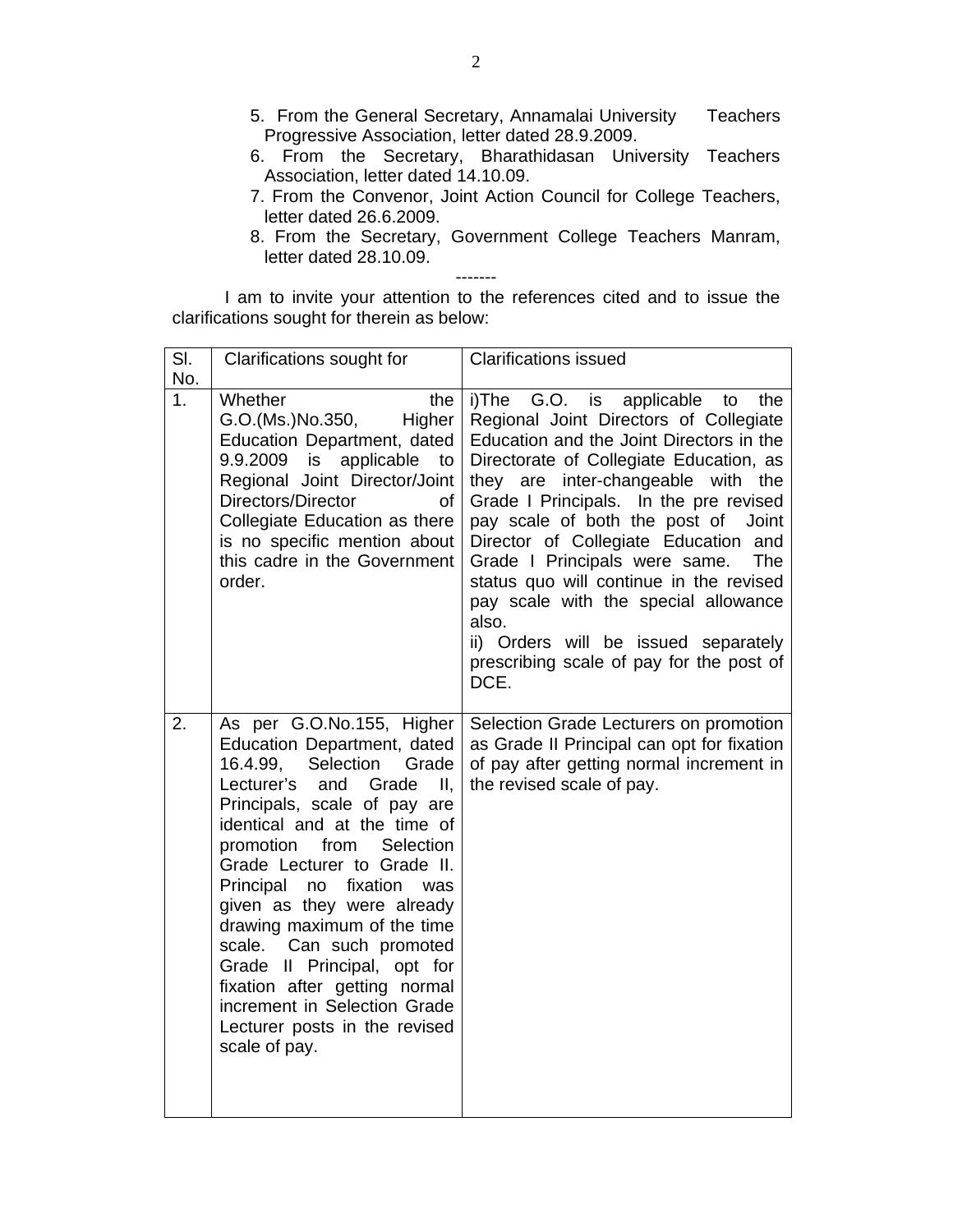| 3. | The pay band and AGP of<br>Principal (Grade II)<br>and<br>Grade I are identical.<br>Are<br>those promoted on Grade I<br>Principal from the post of<br>Grade II Principal eligible for<br>fixation?                             | The Posts of Principals designated as<br>Grade I Principal and Grade II Principal.<br>The post of Grade II Principals shall be<br>in the pay band of Rs.37400 - 67000<br>with AGP of Rs.10000 plus a special<br>allowance of Rs.2000 per month. The<br>Grade I Principal shall also been in the<br>pay band of Rs.37400-67000 with AGP<br>of Rs.10000 plus a Special allowance of<br>Rs.3000 per month.                                                                                                     |
|----|--------------------------------------------------------------------------------------------------------------------------------------------------------------------------------------------------------------------------------|-------------------------------------------------------------------------------------------------------------------------------------------------------------------------------------------------------------------------------------------------------------------------------------------------------------------------------------------------------------------------------------------------------------------------------------------------------------------------------------------------------------|
|    |                                                                                                                                                                                                                                | Accordingly the pay of the Grade I and<br>Grade II Principals were brought under<br>fitment table No.5 &<br>6<br>οf<br>the<br>G.O.Ms.No.350, dated 9.9.2009. Since<br>both the Grade I and Grade II Principals<br>are in the same scale of pay the<br>question of fixation of pay on posting of<br>Grade II Principal as Grade I Principal<br>Hence<br>does not arise.<br>their<br>on<br>appointment as Grade I Principal they<br>will continue in the same pay with the<br>Special allowance of Rs.3000/-. |
| 4. | In case of those who have<br>drawn stagnation increment in<br>2005, and whose pay has<br>been revised with effect from<br>1.1.2006 what is the date of<br>next increment?                                                      | The clarifications already issued in<br>Govt. Lr.No.17383/H1/2009-2,<br>dated<br>SI.No.14<br>29.9.2009<br>self<br>vide<br>is<br>explanatory.                                                                                                                                                                                                                                                                                                                                                                |
| 5. | Special<br>allowances<br>οf<br>a)<br>Rs.2000/-<br>Rs.3000/-<br>and<br>respectively<br>have<br>been<br>sanctioned to Grade II and<br>Grade I Principal. The date<br>which<br>the<br>above<br>from<br>allowances are admissible. | Special allowances are effective from<br>1.1.2007                                                                                                                                                                                                                                                                                                                                                                                                                                                           |
|    | b) Is this Special Allowance<br>and Academic Grade<br>pay<br>admissible<br>the<br>during<br>re-<br>employment period.                                                                                                          | While fixing reemployment pay AGP<br>may also be taken into account for<br>arriving<br>reemployment<br>and<br>pay<br>sanctioning of special allowance.                                                                                                                                                                                                                                                                                                                                                      |
|    | c) Can this Special allowance<br>be taken into account while<br>calculating<br>terminal<br>leave<br>If so, from which<br>salary.<br>date?                                                                                      | The special allowance shall not be<br>taken into account while calculating<br>leave salary.                                                                                                                                                                                                                                                                                                                                                                                                                 |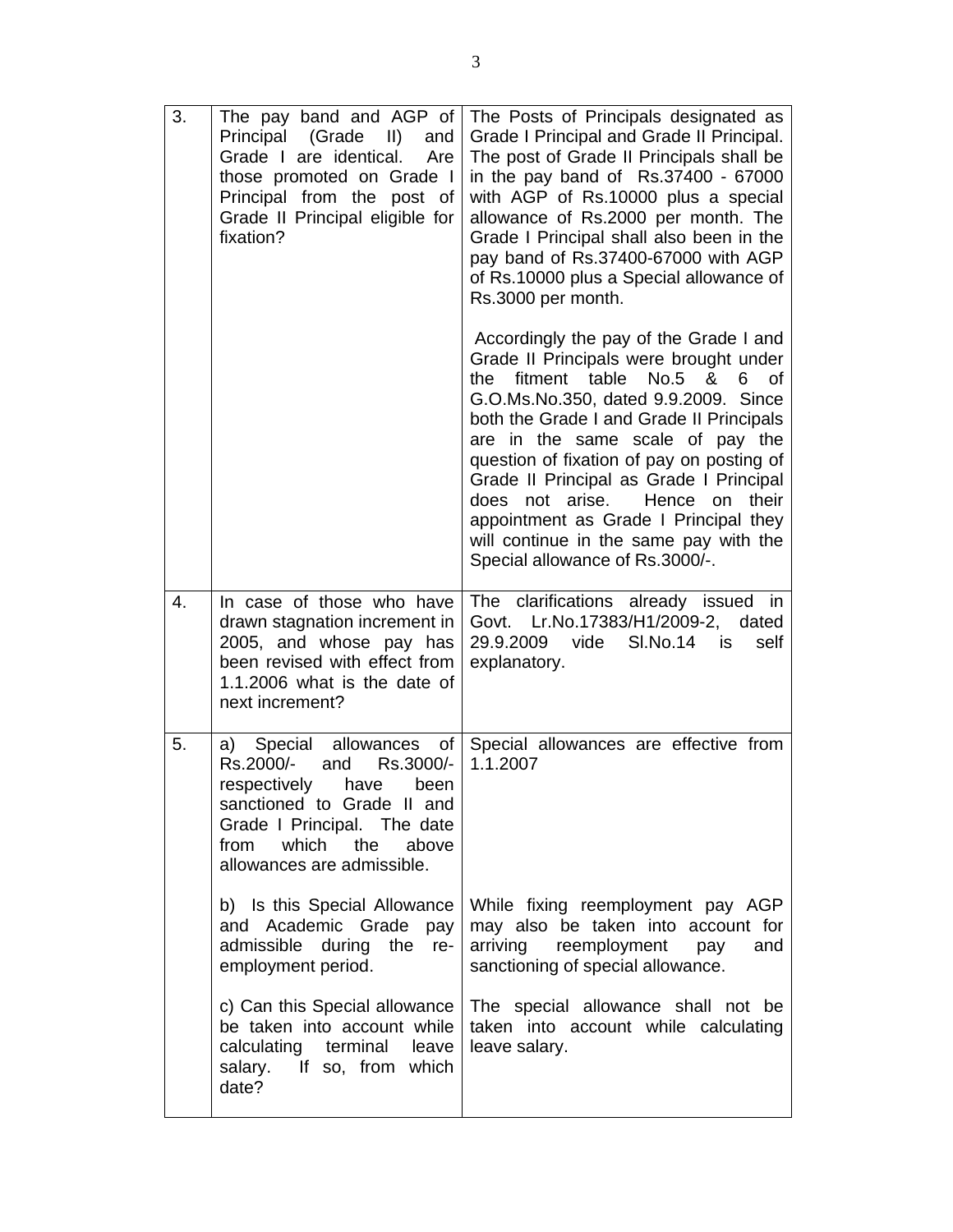|    | d) Is the Special allowance<br>admissible for officers like<br>Regional Joint Directors/Joint<br>Directors/Director<br>οf<br><b>Collegiate Education?</b>                                                                                                                                                                                                                          | Special Allowance is admissible to Joint<br>Directors/Regional<br>Joint<br>Directors,<br>provided they are not getting any other<br>for<br>allowances<br>shouldering<br>administrative<br>responsibilities.<br>Applicability to OSD may be decided on<br>case to case basis by Govt.                                                                                                                                                                                                       |
|----|------------------------------------------------------------------------------------------------------------------------------------------------------------------------------------------------------------------------------------------------------------------------------------------------------------------------------------------------------------------------------------|--------------------------------------------------------------------------------------------------------------------------------------------------------------------------------------------------------------------------------------------------------------------------------------------------------------------------------------------------------------------------------------------------------------------------------------------------------------------------------------------|
| 6. | In case of those retired prior<br>to 1.9.2009, it may be clarified<br>as to whether the arrears of<br>re-employment<br>pay<br>and<br>allowances as per the revised<br>payable<br>is<br>in<br>pay<br>3<br>instalments.                                                                                                                                                              | Yes. The arrears of re-employment pay<br>and allowances as per the revised pay<br>be made in three instalments.                                                                                                                                                                                                                                                                                                                                                                            |
| 7. | Whether pay revision may be<br>officers<br>for<br>done<br>under<br>suspension as on 1.1.2006<br>and also for those who have<br>not been permitted to retire.                                                                                                                                                                                                                       | Pay revision for those officers under<br>suspension and officers not permitted to<br>retire as on 1.1.2006 would be put on<br>hold till the outcome or settlement of the<br>charges.                                                                                                                                                                                                                                                                                                       |
| 8. | In some cases it is noticed<br>that if the total emoluments in<br>the pre-revised scale is less<br>than the minimum of<br>the<br>revised pay band, pay has<br>been fixed on 2 <sup>nd</sup> or 3 <sup>rd</sup> stage<br>higher than the minimum of<br>the<br>revised<br>band<br>pay<br>(bunching). The next date of<br>increment<br>the<br>above<br>for<br>cases may be intimated. | If the total emoluments in the pre-<br>revised scale is less than the minimum<br>of the revised pay band, pay has been<br>fixed on $2^{nd}$ or $3^{rd}$ stage higher than the<br>minimum of the revised pay band<br>(bunching), the next increment shall be<br>granted on completion of qualifying<br>service of 12 months from the date of<br>stepping up of the pay in the revised<br>scale.                                                                                             |
| 9. | has opted for fixation of pay<br>under FR 22 $(1)(a)(i)$ at the<br>time of promotion, and FR<br>22(b) fixation after getting the<br>increment in the normal date,<br>may be clarified as<br>to<br>it<br>whether the<br>difference<br>in<br>grade pay can be given from<br>the date of promotion.                                                                                   | If the Government servant   It is clarified that the pay of such<br>employees shall be regulated by<br>sanctioning three per cent of basic pay<br>including grade pay applicable to the<br>lower post on the normal date of<br>increment in the lower post and then<br>another three percent of basic pay<br>including grade pay for promotion and<br>then difference in grade pay between<br>the promotion post and feeder post shall<br>be allowed.<br>The above mode of fixation may be |
|    |                                                                                                                                                                                                                                                                                                                                                                                    | adopted in the instant case also.                                                                                                                                                                                                                                                                                                                                                                                                                                                          |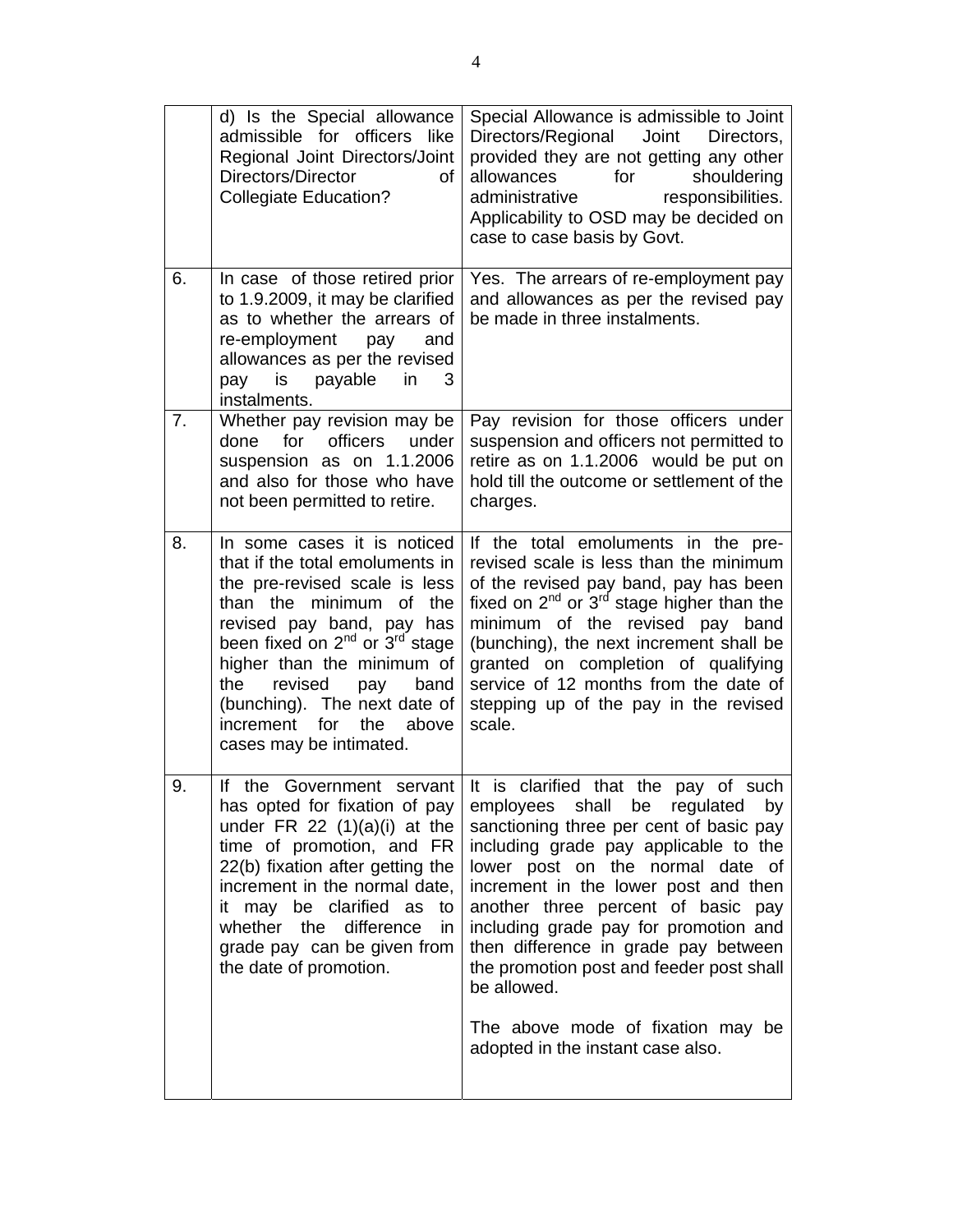| 10. | Whether these<br>orders<br>are<br>applicable to teachers of Law<br>College or whether separate<br>orders are to be issued by the<br>Government for teachers of<br>Law College as there is no<br>mention about the staff of<br>Law College in the G.O.                                                                                                                                                                                                                                                                                                                                                                                                                                                                                                                                                                                                                                                                                                                                                                                                                               | Law Department may issue necessary<br>orders for teachers in Law Colleges and<br>Law University.                                                                                                                                                                                                  |
|-----|-------------------------------------------------------------------------------------------------------------------------------------------------------------------------------------------------------------------------------------------------------------------------------------------------------------------------------------------------------------------------------------------------------------------------------------------------------------------------------------------------------------------------------------------------------------------------------------------------------------------------------------------------------------------------------------------------------------------------------------------------------------------------------------------------------------------------------------------------------------------------------------------------------------------------------------------------------------------------------------------------------------------------------------------------------------------------------------|---------------------------------------------------------------------------------------------------------------------------------------------------------------------------------------------------------------------------------------------------------------------------------------------------|
| 11. | As per para 4 (b) of Appendix<br>I of G.O.Ms.No.350, Higher<br>Education Department, dated<br>9.9.2009,<br>an<br>Assistant<br>Librarian or College Librarian<br>Ph.D.<br>possessing<br>after<br>completing service of 4 years<br>in the AGP of Rs.6000 shall<br>be eligible for the higher AGP<br>of Rs.7000 with the pay band<br>of Rs.15,600-39,100 i.e. they<br>can move to the higher AGP<br>of Rs.7000 only on or after<br>01.01.2010.<br>But as per para<br>1 (ii)<br>0f<br>Appendix I, in the case of<br>Assistant<br>Professors<br>possessing Ph.D., no such<br>condition of completion of 4<br>years in the AGP of 6000 has<br>been imposed i.e. whenever<br>they complete the service of 4<br>years in the AGP of Rs.6000<br>imposed<br>has<br>been<br>i.e.<br>whenever they complete the<br>service of 4 years, they can<br>move to the AGP of Rs.7000/-<br>It is presumed that if an<br>individual with Ph.D. at entry<br>level joined as a Lecturer on<br>1.4.2002, he can move to the<br>AGP of Rs.7000 on 1.4.2006<br>itself with monetary benefit<br>from 1.1.2007. | The presumption is confirmed subject to<br>the condition that possession Ph.D. is in<br>the discipline which is relevant to the<br>department in which they are Assistant<br>Professors as prescribed in Appendix -<br>(1) (ii) of G.O.Ms.No.350, Higher<br>Education Department, dated 9.9.2009. |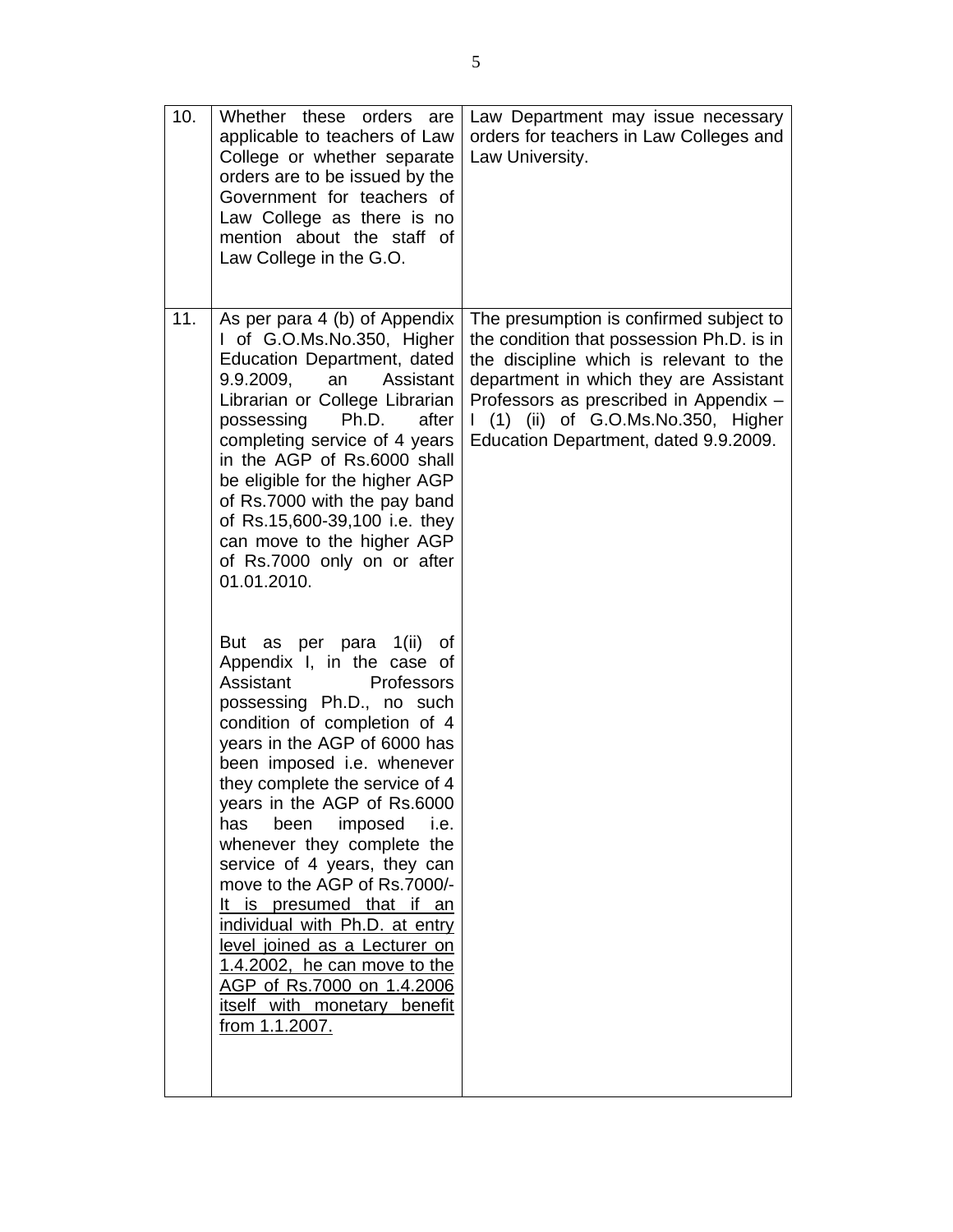| 12. | Assistant Professors with<br>completed service of 5 years<br>in the AGP of Rs.7000 shall<br>be eligible, subject to other<br>requirements laid down by the<br>UGC and<br>any<br>other<br>conditions<br>laid down<br>by<br>University<br><b>State</b><br><b>or</b><br>Government, to move up to<br>the AGP of Rs.8000.                                                                                                                                                                                                                                                                                                                                                      | Assistant Professors are eligible for<br>movement to AGP of Rs.8000 after<br>completion of 5 years period in the AGP<br>of Rs.7000 (i.e.) after completion of 5<br>years from the date of fixing his pay in<br>the AGP of Rs.7000 subject to the other<br>requirements laid down by the UGC or<br>conditions<br>laid<br>down<br><b>State</b><br>by<br>Government/ Universities. |
|-----|----------------------------------------------------------------------------------------------------------------------------------------------------------------------------------------------------------------------------------------------------------------------------------------------------------------------------------------------------------------------------------------------------------------------------------------------------------------------------------------------------------------------------------------------------------------------------------------------------------------------------------------------------------------------------|---------------------------------------------------------------------------------------------------------------------------------------------------------------------------------------------------------------------------------------------------------------------------------------------------------------------------------------------------------------------------------|
|     | It is requested to clarify<br>whether the teachers who<br>awarded Lecturer<br>were<br>Scale)<br>before<br>(Senior<br>eligible<br>1.1.2006<br>are<br>for<br>movement to AGP of Rs.7000<br>after 5 years of completion of<br>service as Lecturer (Senior<br>scale) or after 5 years period<br>in the AGP of Rs.7000 (i.e. on<br>or after 1.1.2011).                                                                                                                                                                                                                                                                                                                          |                                                                                                                                                                                                                                                                                                                                                                                 |
| 13. | Assistant Professors moving<br>to Pay band of Rs.37400-<br>67000<br>para I (xii)<br>In<br>0f<br>G.O.Ms.No.350,<br>Higher<br>Education Department, dated<br>9.9.2009, it<br>has<br>been<br>mentioned<br>that<br>Assistant<br><b>Professors</b><br>completing<br>3<br>years of teaching in AGP of<br>8000/- shall be eligible to<br>move the<br>Pay<br>band<br>οf<br>Rs.37400-67000 with AGP of<br>Rs.9000/- subject to other<br>conditions<br>that<br>may<br>be<br>prescribed<br>by UGC<br>and<br>University.<br>It is requested to clarify<br>specific<br>whether<br>any<br>conditions<br>have<br>been<br>prescribed by UGC to move<br>the Pay Band of Rs.37400-<br>67000. | Clarification will be issued after the<br>Notification is issued by UGC on this<br>issue.                                                                                                                                                                                                                                                                                       |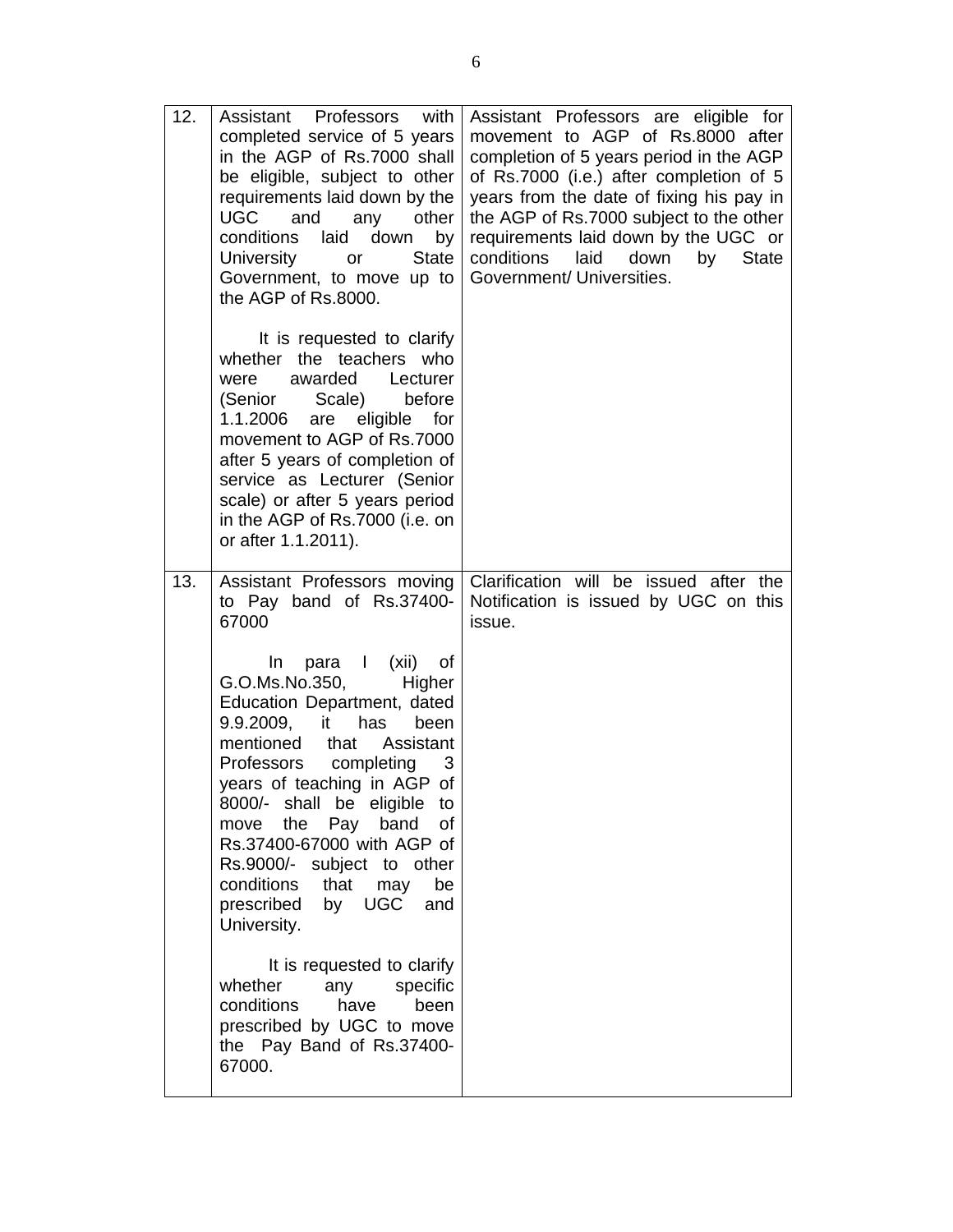| 14.<br>Teachers<br>Associate<br>be | The Annamalai University<br>Progressive<br>Association has stated that<br>the UGC in its Regulation<br>2009 has incorporated a new<br>Rule with regard to pay<br>fixation of directly recruited<br>Professor.<br>According to this rule, the<br>incumbent Readers who is<br>selected on or after 1.1.2006,<br>should be redesignated as<br>Associate Professor from the<br>date of his/her selection, and<br>must be placed in the Pay<br>Band IV of Rs.37400-67000<br>with AGP of Rs.9000. They<br>wanted this clarification may<br>incorporated<br>in<br>the<br>G.O.Ms.No.350,<br>Higher<br>Education (H1) Department,<br>dated 9.9.2009.                                                                                                    | Orders will<br>be issued after<br>the<br>Notification is issued by UGC on this<br>issue.                                                                                                                                                                                                                                                                                                                                                                                                            |
|------------------------------------|------------------------------------------------------------------------------------------------------------------------------------------------------------------------------------------------------------------------------------------------------------------------------------------------------------------------------------------------------------------------------------------------------------------------------------------------------------------------------------------------------------------------------------------------------------------------------------------------------------------------------------------------------------------------------------------------------------------------------------------------|-----------------------------------------------------------------------------------------------------------------------------------------------------------------------------------------------------------------------------------------------------------------------------------------------------------------------------------------------------------------------------------------------------------------------------------------------------------------------------------------------------|
| 15.<br>An<br>and<br>$($ or $)$     | Assistant Professor<br>possessing Ph.D. degree in<br>the pay band of Rs.15600-<br>39100 with AGP of Rs.6000/-<br>moves to the<br>AGP<br>0f<br>Rs.7000/- after completion of<br>4 years and moves to the<br>AGP of Rs.8000/- after the<br>completion of 5 years at the<br>AGP of Rs.7000.<br>It is<br>both<br>presumed that on<br>movements to the higher<br>AGP only the difference of<br>AGP (Rs.7000-Rs.6000) and<br>(Rs.8000-Rs.7000) has to be<br>allowed since the individual<br>holds the same scale of pay<br>designations<br>same<br>(Assistant Professor) and as<br>no higher responsibility is<br>involved in the movement to<br>the higher AGP.<br>Whether an increment @ 3%<br>has to be allowed in addition<br>to AGP difference. | Movement of a teacher from one AGP<br>to higher AGP in the same pay band<br>holds the same post and no higher<br>responsibility is involved. Hence it<br>cannot be<br>treated as<br>promotion.<br>Therefore the difference in AGP can<br>alone be allowed. However the above<br>should<br>movement<br>given<br>after<br>be<br>initiating various process of Screening<br>/Selection procedures to be prescribed<br>by the UGC /State Government/<br>University for such movements to higher<br>AGP. |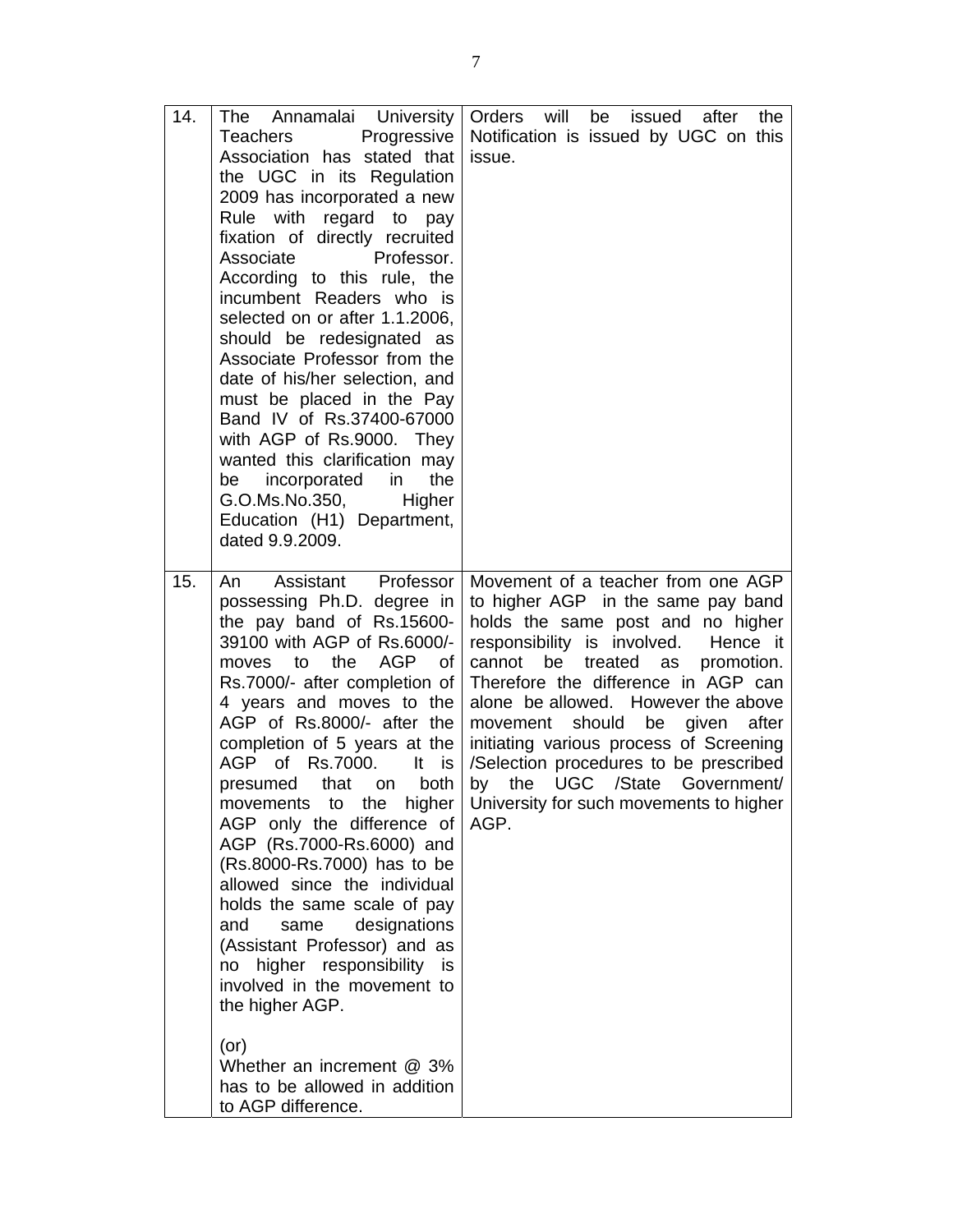| 16. | scale<br>Οf<br>for<br><b>The</b><br>pay<br>Associate<br>Professor<br>and<br>Professor are the same with<br><b>AGP</b><br>of<br>Rs.9000<br>and<br>Rs.10000 respectively, in the<br>appointment<br>of<br>as<br>case<br>Professor, it is presumed that<br>only difference of AGP has to<br>be allowed or one additional<br>increment and difference of<br>AGP has to be allowed by<br>treating the appointment as<br>promotion since designation<br>is changed even though no<br>higher<br>responsibility<br>is<br>involved.                                                                 | Associate Professor to Professor may<br>be treated as promotion.<br>Hence one<br>increment of 3% and difference of AGP<br>allowed<br>be<br>treating<br>the<br>may<br>promotion.<br>The<br>appointment as<br>Associate Professor has also got the<br>option to fix his pay on promotion as<br>Professor as clarified in point no.2 of<br>Govt.Lr.No.41817/Finance (PC) Dept./<br>2009-1, dated 4.8.2009.                                                                                                                                               |
|-----|-------------------------------------------------------------------------------------------------------------------------------------------------------------------------------------------------------------------------------------------------------------------------------------------------------------------------------------------------------------------------------------------------------------------------------------------------------------------------------------------------------------------------------------------------------------------------------------------|-------------------------------------------------------------------------------------------------------------------------------------------------------------------------------------------------------------------------------------------------------------------------------------------------------------------------------------------------------------------------------------------------------------------------------------------------------------------------------------------------------------------------------------------------------|
| 17. | of Professor<br>the<br>case<br>In.<br>elevated from the Associate<br>Professor to Professor (with<br>less than 3 years of service in<br>the Associate Professor) on<br>after<br>1.1.2006,<br>(for<br>or<br>example 1.4.2009) his<br>pay<br>been<br>fixed<br>has<br>in.<br>the<br>minimum of $37400 + 10000$ .<br>It is requested whether his<br>pay may be fixed at Rs.50890<br>as per fitment table no.5 if he<br>exercises his option to come<br>over to the revised scales on<br>1.4.2009 or whether his pay<br>should<br>be<br>fixed<br>in<br>the<br>of<br>minimum<br>Rs.37400+10000. | When the Associate Professor elevated<br>as Professor as on 1.4.2009 and he<br>opted to come over to the revised scale<br>with effect from 1.4.2009, his pay has to<br>be initially fixed in the post of Professor<br>in the pre-revised scale as on 1.4.2009<br>and subsequently fixed in the revised<br>scale to the corresponding stage of the<br>Table 5. Accordingly if the minimum of<br>the revised pay is more than the amount<br>arrived by 1.86 factor, the pay shall be<br>fixed at the minimum of the revised pay<br>i.e. Rs.37400+10000. |
| 18. | Clarification<br>regarding<br>the<br>basic salary fixation of the<br>Direct Professors<br>namely,<br>Prof.S.Muthusamy<br>and<br>Prof.M.B.Viswanathan<br>appointed<br>by<br>the<br>Bharathidasan<br>University,<br>Tiruchirappalli 620 024. They<br>were appointed in the scale of<br>pay of Rs.16400-450-20900-<br>500-22400 at the basic of<br>Rs.18,650 after awarding five<br>additional increments. As per                                                                                                                                                                            | The directly recruited Professors are<br>eligible for higher start of pay at<br>Rs.43000 in the pay band of Rs.37400-<br>67000 with AGP of Rs.10000. Their<br>pay should be fixed as per Appendix<br>1(1) (xiv) of G.O. (Ms) No. 350, dated<br>9.9.2009 and they are not entitled for<br>award of additional increments.                                                                                                                                                                                                                              |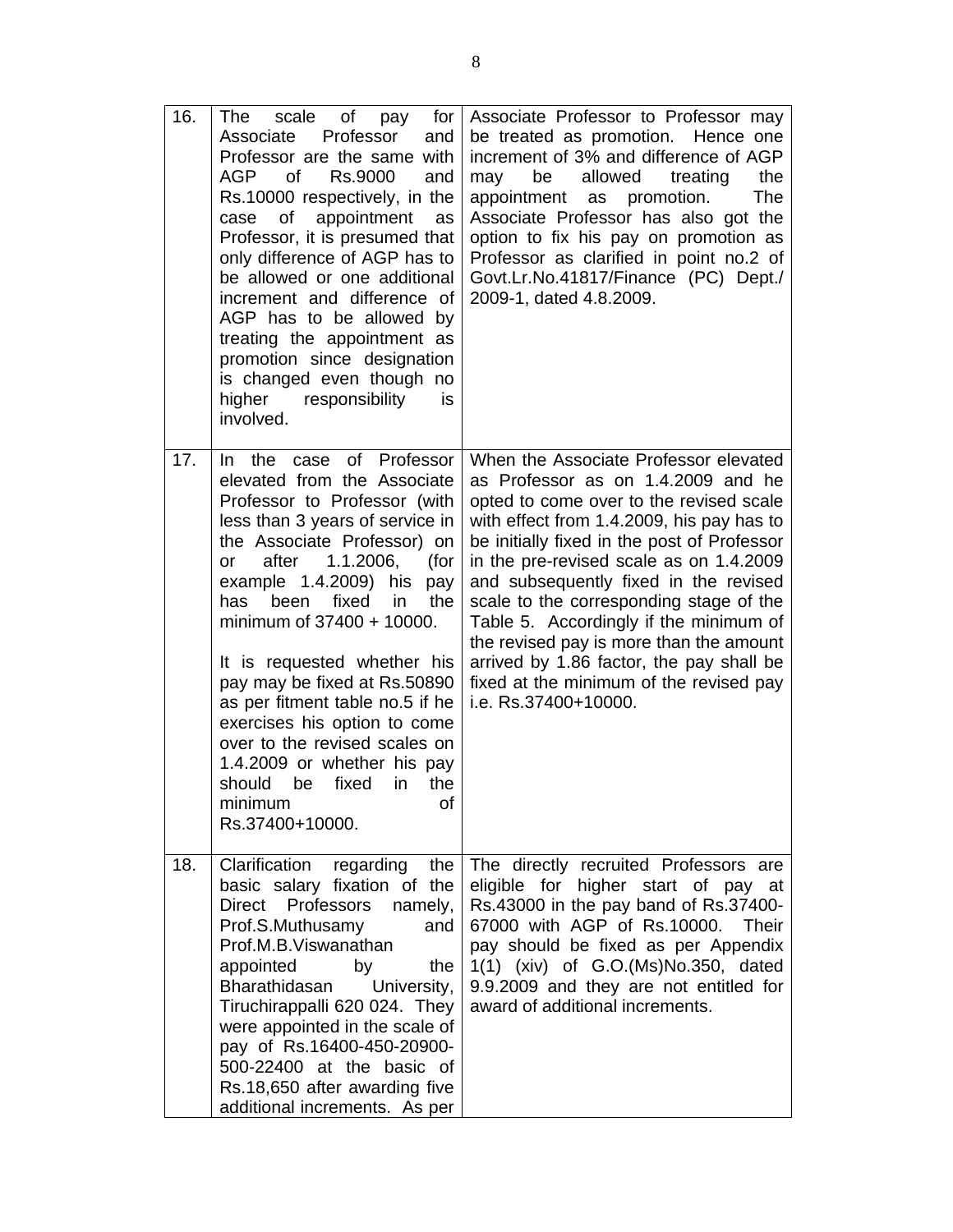|      | G.O.(Ms)No.350,<br>dated<br>9.9.2009, their pay shall be<br>fixed such as Rs.43,000 (Pay<br>Rs.10,000<br>Band)<br>$+$<br>(Academic Grade Pay)+7,950<br>(15% of 53000 at the rate of<br>3%<br>per<br>increment)<br>Rs.60,750 as their basic pay<br>according to their date of<br>$(2^{nd}$ March<br>joining<br>2006 for Prof.S.Muthusamy<br>and 3rd January 2007 for<br>Prof.M.B.Viswanathan). Their<br>band<br>and<br>academic<br>pay<br>grade pay are fixed based on<br>the Para xiv at Page No.10<br>and the additional increments<br>are fixed based on the Para ii<br>under (D) INCREMENT at<br>Page No.4 of the<br>above<br>referred G.O. |                                                                                                                 |
|------|------------------------------------------------------------------------------------------------------------------------------------------------------------------------------------------------------------------------------------------------------------------------------------------------------------------------------------------------------------------------------------------------------------------------------------------------------------------------------------------------------------------------------------------------------------------------------------------------------------------------------------------------|-----------------------------------------------------------------------------------------------------------------|
| 19   | To rectify the anomaly of                                                                                                                                                                                                                                                                                                                                                                                                                                                                                                                                                                                                                      | Not feasible for acceptance.                                                                                    |
| (1)  | Junior getting more pay than<br>senior by taking an aided<br>college as a unit instead of a<br>department.                                                                                                                                                                                                                                                                                                                                                                                                                                                                                                                                     |                                                                                                                 |
| (1a) | உயா்கல்வித்<br>தகுதிகளை<br>(M.Phil& Ph.D) 1.1.2006க்கு<br>பணிமூப்பில்<br>பெற்ற<br>பிறகு<br>உள்ள<br>கல்லுாரி<br>இளையவராக<br>ஆசிரியா்கள் 1.1.2006க்கு முன்பு<br>அத்தகைய கல்வித் தகுதிகளைப்<br>மூத்த ஆசிரியர்களைக்<br>பெற்ற<br>கூடுதல்<br>ஊதியம்<br>காட்டிலும்<br>எனவே<br>பெறுகிறார்கள்.<br>பணிமூப்பில் இளையவா் எந்த<br>தேதியில்<br>இருந்து<br>கூடுதல்<br>ஊதியம்<br>பெறுகிறாரோ<br>அத்தேதியில்<br>இருந்து<br>பணிமூப்பில்<br>மூத்த<br>ஆசிரியா்களின் ஊதியத்தையும்<br>உயா்த்தி வழங்க வேண்டி.<br>ஆசிரியா்களுக்கு<br>கல்லுாரி                                                                                                                           | Rule 5 of the Tamil Nadu Revised Scale<br>of Pay Rules 2009 issued<br>in<br>G.O.Ms.No.234, Finance<br>(Paycell) |
| (1b) | முதல் வழங்கப்படும்<br>1.1.2006<br>புதிய ஊதிய விகிதத்தில் எல்லா                                                                                                                                                                                                                                                                                                                                                                                                                                                                                                                                                                                 | Department, dated 1.6.2009 may be<br>followed.                                                                  |